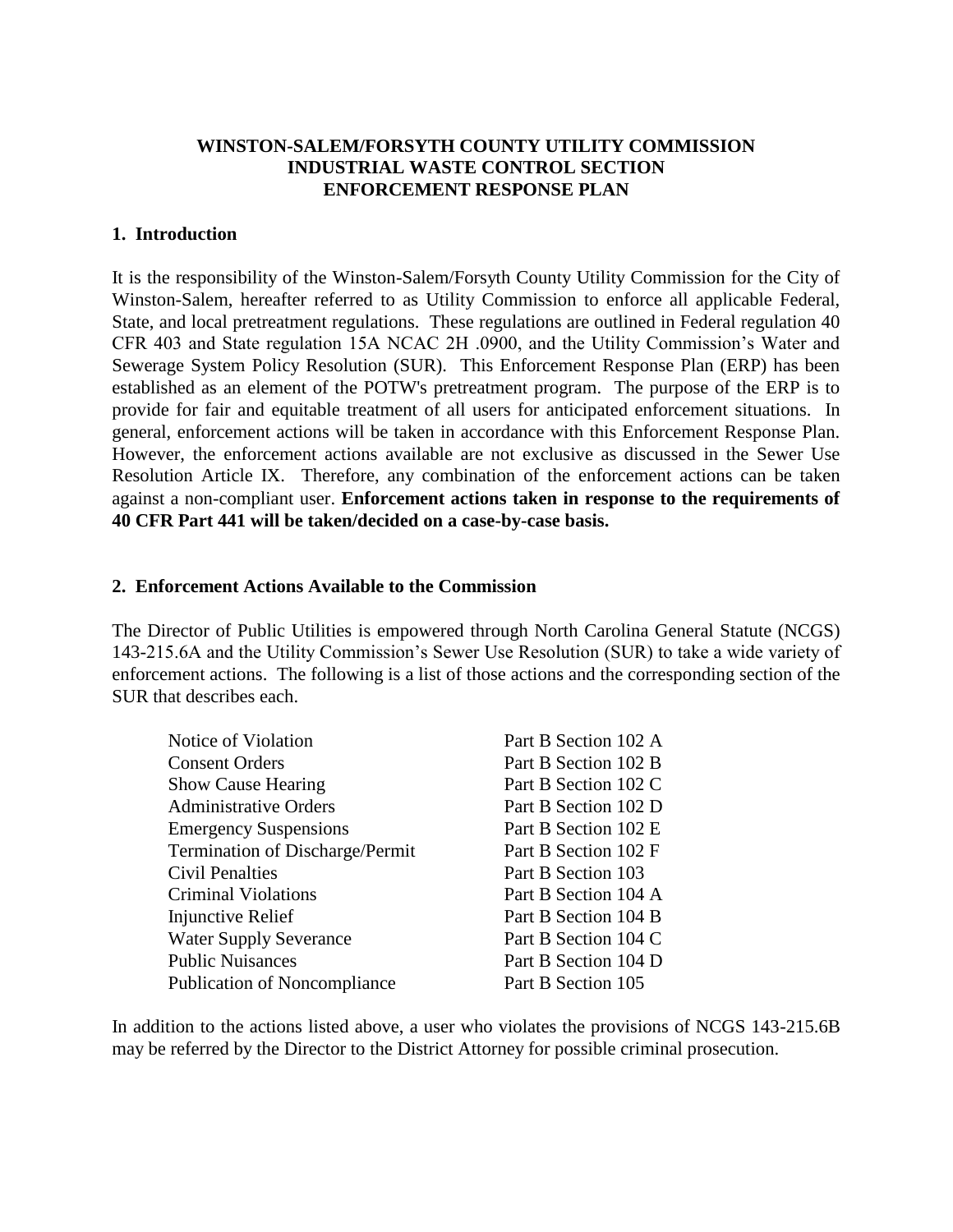Enforcement Response Plan Page –2-

In determining the amount of civil penalties for a particular violation the Director shall consider the following:

- 1. The degree and extent of the harm to the natural resources, to the public health, or to public or private property resulting from the violation;
- 2. The duration and gravity of the violation;
- 3. The effect on ground or surface water quality or on air quality;
- 4. The cost of rectifying the damage;
- 5. The amount of money saved by noncompliance;
- 6. Whether the violation was committed willfully or unintentionally;
- 7. The prior record of the violator in complying or failing to comply with the pretreatment program;
- 8. The cost of enforcement to the Utility Commission.

Adjudicatory hearing procedures regarding permit decisions, and civil penalties may be found in the Sewer Use Resolution Section 84 (A) (B) (C) (D).

#### **3. Investigation of Noncompliance**

The Industrial Waste Control Section will generally investigate user compliance with permits or the provisions of the SUR in three ways:

- 1. On-site inspections of the user to include scheduled and unscheduled visits;
- 2. Scheduled and/or unscheduled sampling of the users effluent wastewater discharge;
- 3. Review of self-monitoring data.

The compliance status of Significant Industrial Users will be evaluated at a minimum once every six (6) months.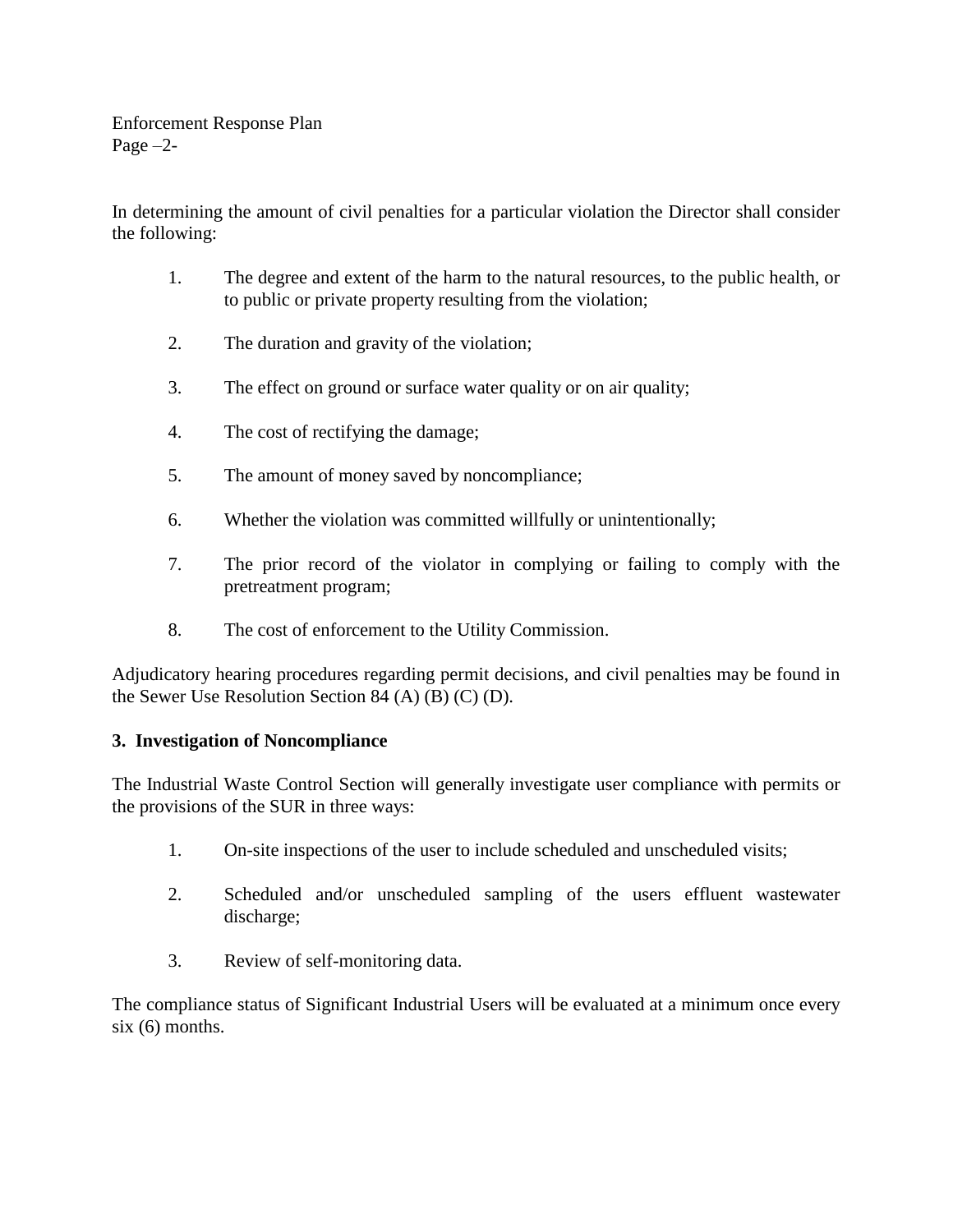Enforcement Response Plan Page -3-

#### **4. Types of Violations**

The following is a list of different types of violations, by category. This list is not inclusive, but serves as a general list of anticipated types of noncompliance. The users permit, the local SUR, and State and Federal regulations serve as additional references for pretreatment requirements.

Unpermitted Discharges. Users are responsible for obtaining and renewing permits, if required.

Permit Limits. Users are responsible for maintaining compliance with all effluent wastewater discharge limits. The Industrial Waste Control Section will evaluate the extent of the limit violation(s). In determining the extent of violation(s), Significant Noncompliance (SNC) as defined by State and EPA regulations will be determined.

Self-Monitoring Violations. A user who fails to adequately conduct all the monitoring required in the permit, including monitoring frequencies and sampling methods specified, is in violation. This includes a user who does not resample per its permit when a limit violation occurs.

Reporting Violations. A user who fails to provide information (e.g. self-monitoring reports, violation explanation) required in its permit or the SUR in the required time frame is in violation. Late or incomplete reports will also be considered violations. An SIU who submits a report more than 30 days late is considered in SNC.

Permit Conditions. Failure to apply or reapply for a permit is considered a violation. Users who violate the general or other conditions (e.g. slug loading, dilution prohibition) outlined in the permit or the SUR shall be considered to be in violation.

Enforcement Orders. Failure to meet the requirements of an order (e.g. interim limits, milestone dates), whether the order was entered into voluntarily or mandated by the Director, shall be considered a violation. Missing a scheduled compliance milestone by more than 90 days is considered SNC.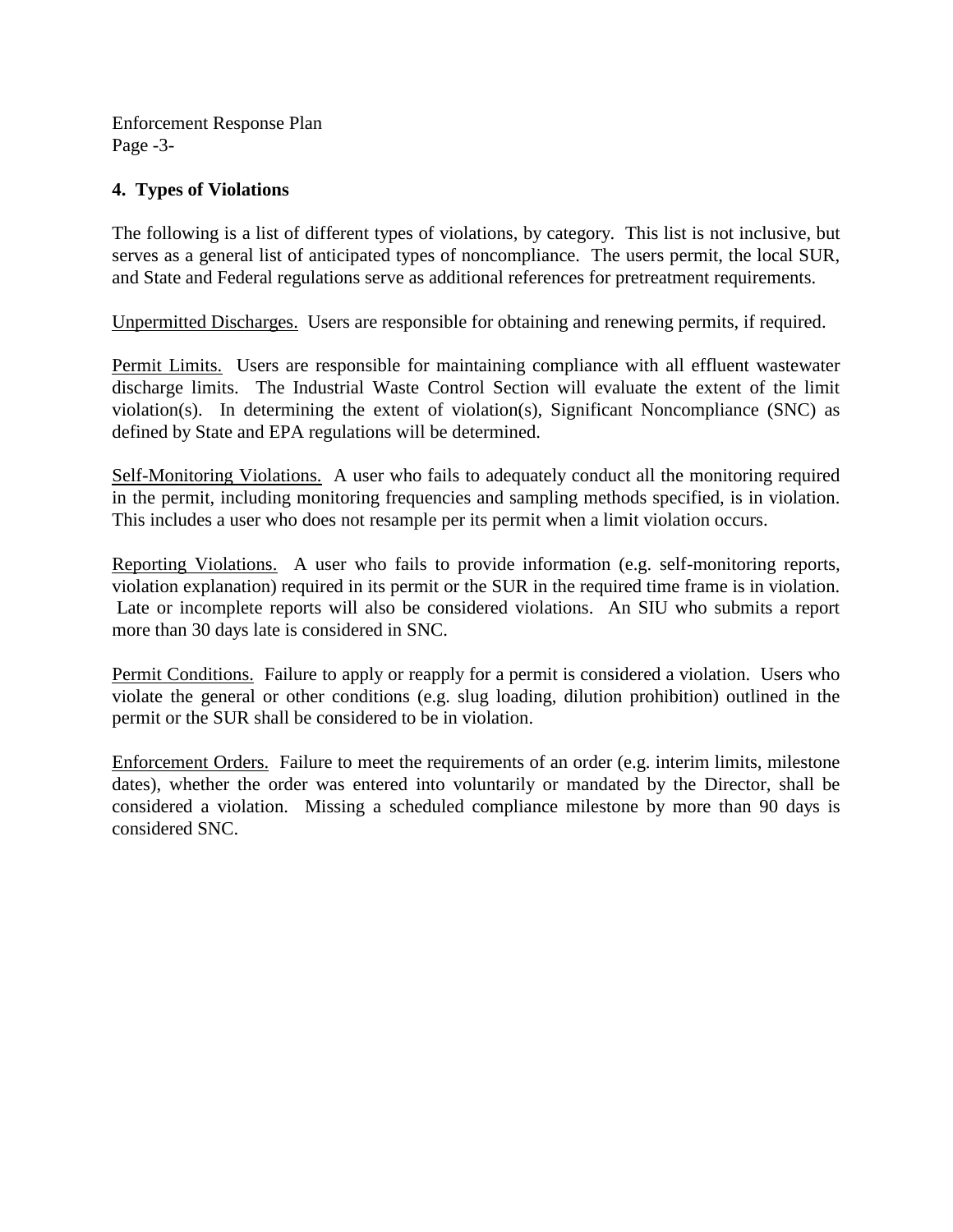Enforcement Response Plan Page -4-

#### **5. Responses: Timeframes, Responsible Officials, Escalated Actions.**

The attached chart further outlines types of violations and specifies actions (initial and escalated), timeframes, and the officials responsible for completing the actions. This chart shall be considered a part of the Enforcement Response Plan.

Responses to violations affecting the operation of the POTW, resulting in POTW NPDES violations, or resulting in environmental harm or endangerment to human health will be taken immediately or as soon as possible following discovery

A user may be sent a Notice of Violation (NOV) or Notice of Noncompliance (NNC) for each individual violation if monthly monitoring is required, or the violations may be cumulated over a period of time not to exceed 6 months if a different monitoring frequency is required. In general, NOV's in response to violations of permit limits will be issued monthly. Users found to be in SNC for two (2) consecutive 6-month periods will be issued an enforceable order to return to compliance. In all cases, escalated or continuing enforcement action will be taken against users who do not return to compliance in a timely manner.

Cases of falsifying reports, tampering with monitoring or sampling equipment or otherwise preventing the collection of representative data may be referred to the District Attorney for possible criminal investigation.

Show cause hearings may be held at the Director's discretion prior to taking enforcement actions.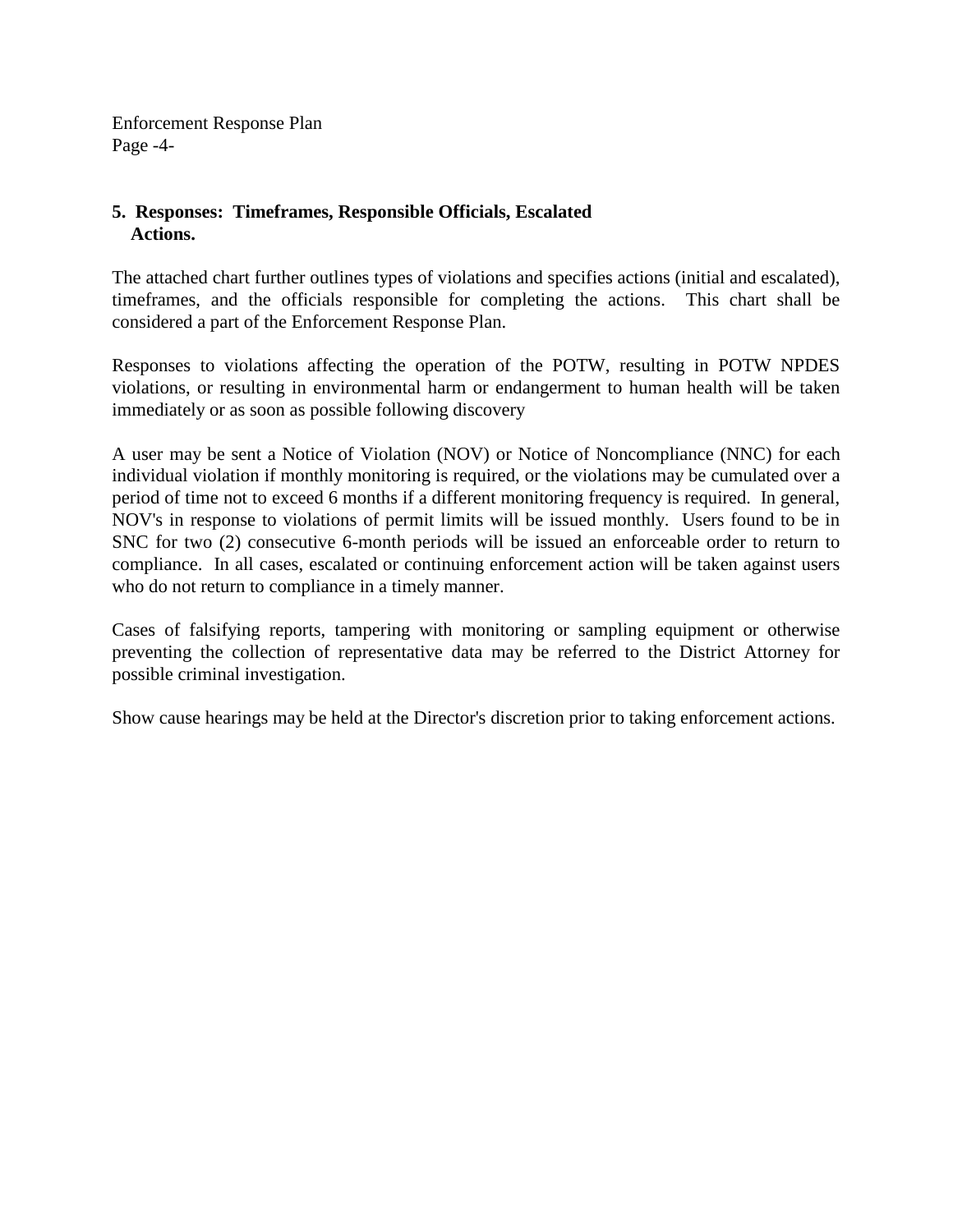Enforcement Response Plan Page -5-

#### **6. Chart**

# **UTILITY COMMISSION**

ENFORCEMENT RESPONSE PLAN INDUSTRIAL WASTE CONTROL SECTION

### **UNPERMITTED DISCHARGES**

| <b>Type of Violation</b>                                                                                                                                 | <b>Initial</b><br><b>Action</b>                                                                                                       | <b>Timeframe</b>                                                             | <b>Official</b>                                     | <b>User</b><br><b>Response</b>                                                                 | <b>Escalated</b><br><b>Action if</b><br><b>Needed</b>     | <b>Official</b>                    |
|----------------------------------------------------------------------------------------------------------------------------------------------------------|---------------------------------------------------------------------------------------------------------------------------------------|------------------------------------------------------------------------------|-----------------------------------------------------|------------------------------------------------------------------------------------------------|-----------------------------------------------------------|------------------------------------|
| <b>Unaware of Permit</b><br>Requirement                                                                                                                  | Notice of<br>Violation<br>(NOV)                                                                                                       | Within 30<br>Days of<br>Discovering<br>the<br>Discharge                      | Utility<br>Plant<br>Supervisor<br><b>IWC</b>        | File Permit<br>Application                                                                     | Suspend<br>Service<br>Until<br>Permit is<br><b>Issued</b> | Director<br>of<br><b>Utilities</b> |
| <b>Aware of Permit</b><br>Requirement                                                                                                                    | Notice of<br>Violation<br>(NOV)<br>with<br>Penalty<br>Of \$1,000                                                                      | Within 30<br>Days of<br>Discovering<br>the<br>Discharge                      | <b>Utility</b><br>Plant<br>Supervisor<br><b>IWC</b> | File Permit<br>Application                                                                     | Suspend<br>Service<br>Until<br>Permit is<br><b>Issued</b> | Director<br>of<br><b>Utilities</b> |
| <b>Results in NPDES</b><br><b>Violation OR</b><br><b>Endangerment OR</b><br>other State issued<br>permit or State<br><b>General Statue</b><br>violations | Suspend<br>Service<br>Notice of<br>Violation<br>(NOV)<br>with<br>Penalty of<br>$$1,000$ to<br>\$25,000<br>per Day<br>per<br>Violation | Immediately<br>Notice of<br>Violation<br>(NOV)<br>within $(7)$<br>seven days | Director of<br><b>Utilities</b>                     | <b>File Permit</b><br>Application<br>Steps to avoid<br>violation and<br>future<br>endangerment |                                                           |                                    |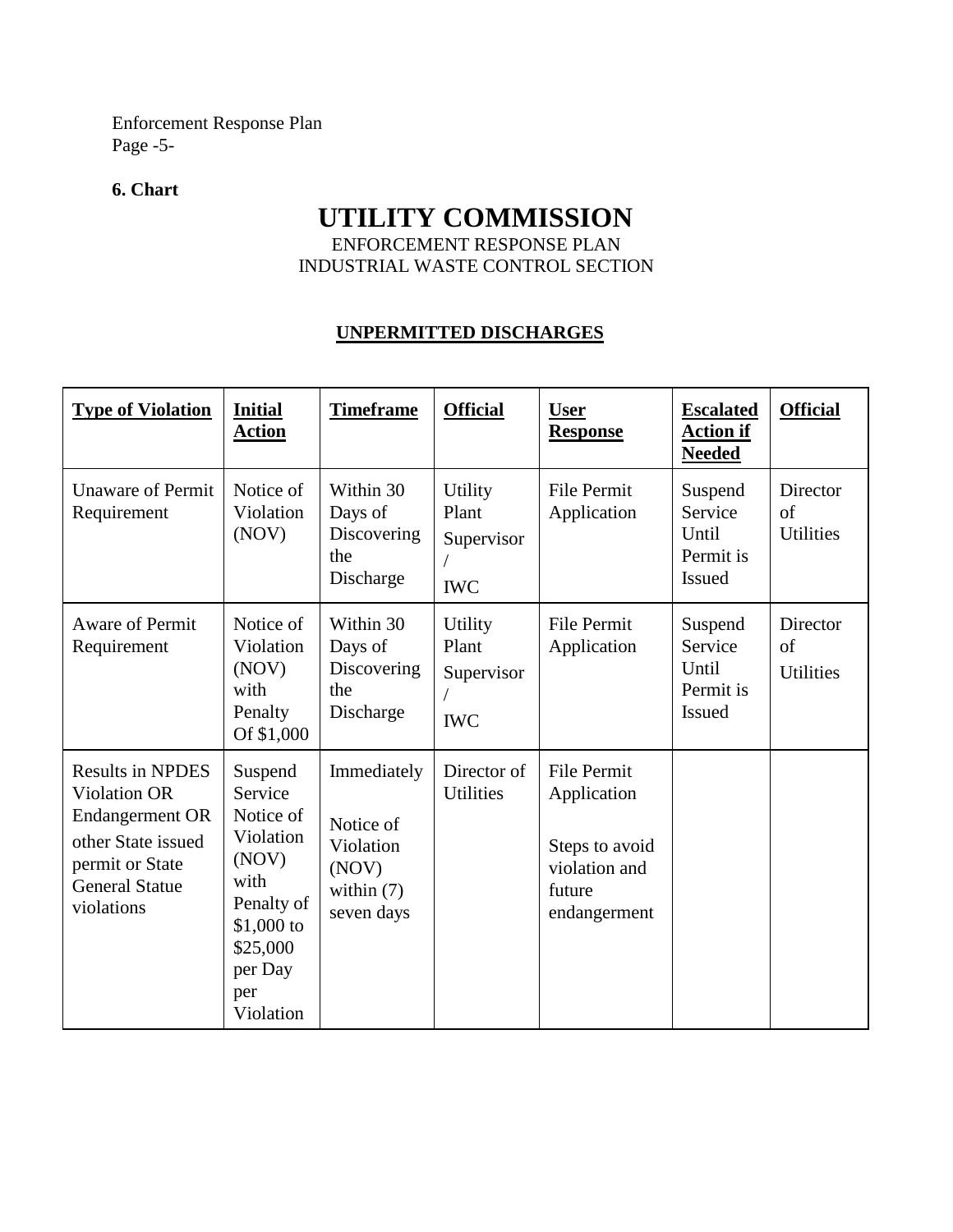Enforcement Response Plan Page -6-

# **6. Chart**

# **PERMIT LIMITS VIOLATION**

| <b>Type of</b><br><b>Violation</b>                                                                                                                                        | <b>Initial</b><br><b>Action</b>                                                                                             | <b>Timeframe</b>                                                                                            | <b>Official</b>                                    | <b>User</b><br><b>Response</b>                                                                 | <b>Escalated</b><br><b>Action if</b><br><b>Needed</b>                                                   | <b>Official</b>                               |
|---------------------------------------------------------------------------------------------------------------------------------------------------------------------------|-----------------------------------------------------------------------------------------------------------------------------|-------------------------------------------------------------------------------------------------------------|----------------------------------------------------|------------------------------------------------------------------------------------------------|---------------------------------------------------------------------------------------------------------|-----------------------------------------------|
| Permit Limits<br>Violation<br><b>Single Event</b>                                                                                                                         | Notice of non-<br>compliance or<br>Notice of<br>Violation<br>(NOV) with<br>\$0 to \$25,000<br>penalty                       | Within 30<br>days of<br>receiving data                                                                      | <b>Utility Plant</b><br>Supervisor /<br><b>IWC</b> | Return to<br>Compliance<br><b>OR</b> Conduct<br>Additional<br>Monitoring<br>OR Report<br>Cause | 2nd NOV<br>with Penalty<br>of 0 to<br>\$1,000                                                           | Utility<br>Plant<br>Supervisor/<br><b>IWC</b> |
| Permit Limits<br>Violation<br>Technical<br>Review Criteria<br>(TRC) OR<br>Chronic<br>Violations                                                                           | Notice of<br>Violation<br>(NOV) with<br>\$0 to \$25,000<br>penalty                                                          | Within 30<br>days of<br>receiving data                                                                      | <b>Utility Plant</b><br>Supervisor /<br><b>IWC</b> | Return to<br>Compliance<br><b>OR</b> Conduct<br>Additional<br>Monitoring<br>OR Report<br>Cause | 2nd NOV<br>with Penalty<br>of $0$ to<br>\$1,000                                                         | Utility<br>Plant<br>Supervisor/<br><b>IWC</b> |
| Permit Limits<br>Violation<br>Results in<br>Significant<br>Noncompliance                                                                                                  | Notice of<br>SNC with<br>Penalty of \$0<br>to \$25,000<br>Per Day Per<br>Violation                                          | Within 30<br>days of<br>receiving data                                                                      | <b>Utility Plant</b><br>Supervisor /<br><b>IWC</b> | Report<br>Cause of<br>Violation<br>and Steps<br>Taken to<br>Prevent<br>Violations              | Enforceable<br>Schedule<br>$(AO)$ if not<br>Resolved by<br>the End of<br>the 2nd Six<br>Month<br>Period | Director of<br><b>Utilities</b>               |
| <b>Permit Limits</b><br>Violation<br><b>Causes NPDES</b><br><b>Violation OR</b><br>other State<br>issued permit or<br><b>State General</b><br><b>Statue</b><br>violations | Notice of<br>Violation<br>(NOV) to<br>Cease Process<br>and Penalty<br>of \$1,000 to<br>\$25,000 Per<br>Day Per<br>Violation | Immediately<br>Notice of<br>violation<br>(NOV) within<br>$(7)$ seven<br>days of<br>discovering<br>violation | Director of<br><b>Utilities</b>                    | Report<br>Cause of<br>Non-<br>compliance<br>and Steps<br>Taken to<br>Prevent<br>Violation      | Suspend<br>Service<br>Until<br>Resolved<br>by the end<br>of the 2 <sup>nd</sup><br>six month<br>period  | Director of<br><b>Utilities</b>               |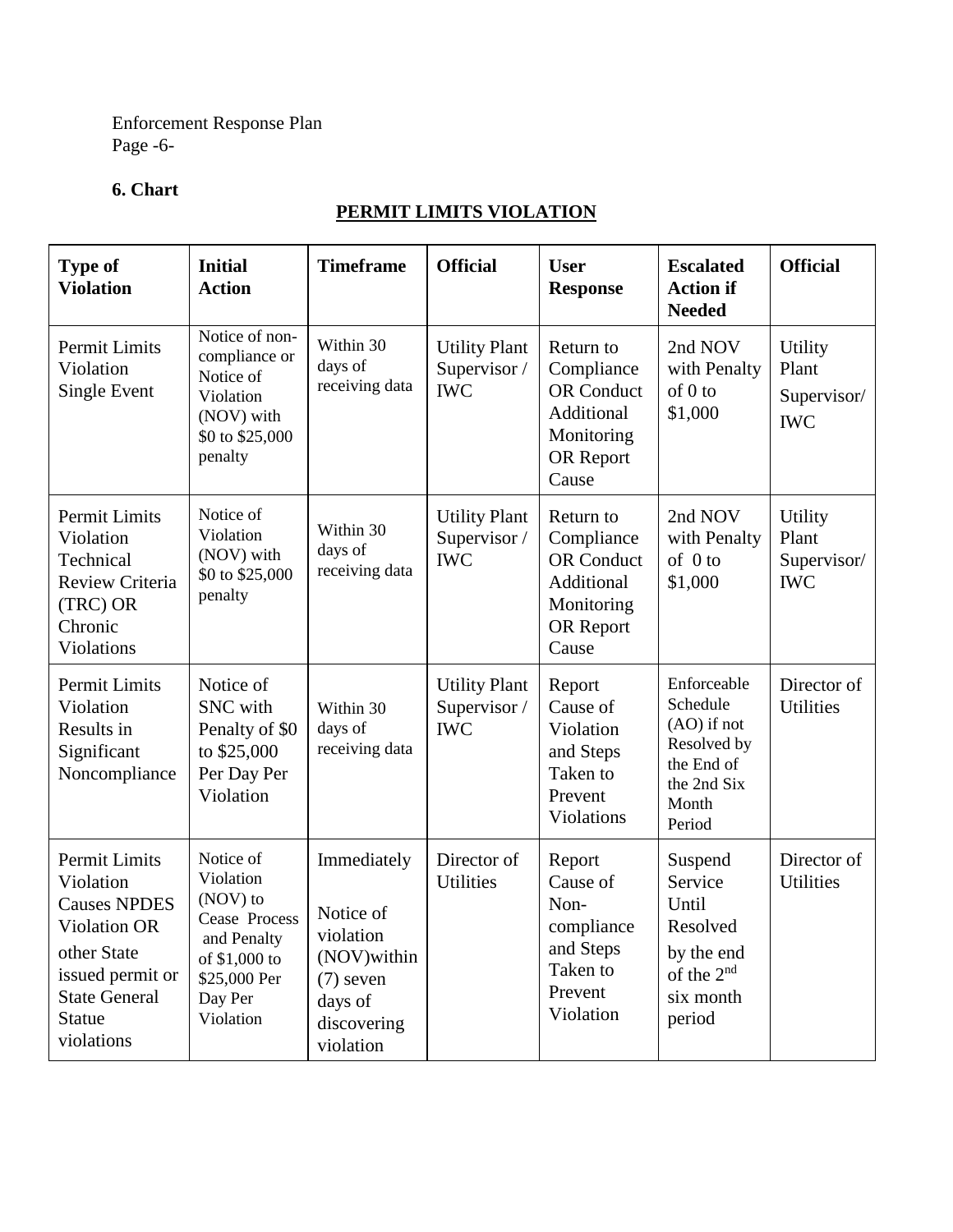Enforcement Response Plan Page -7-

## **6. Chart**

# **PERMIT LIMITS VIOLATION CONTINUED**

| <b>Type of</b><br><b>Violation</b>                   | <b>Initial</b><br><b>Action</b>                                                             | <b>Timeframe</b>                                                                                       | <b>Official</b>                 | <b>User</b><br><b>Response</b>     | <b>Escalated</b><br><b>Action if</b><br><b>Needed</b> | <b>Official</b> |
|------------------------------------------------------|---------------------------------------------------------------------------------------------|--------------------------------------------------------------------------------------------------------|---------------------------------|------------------------------------|-------------------------------------------------------|-----------------|
| Permit Limits<br>Violation<br>Causes<br>Endangerment | Suspend<br>Service With<br>Penalty of<br>\$1,000 to<br>\$25,000 Per<br>Day Per<br>Violation | Immediately<br>Notice of<br>violation<br>(NOV) within<br>(7) seven days<br>of discovering<br>violation | Director of<br><b>Utilities</b> | File of<br>Reissuance of<br>Permit |                                                       |                 |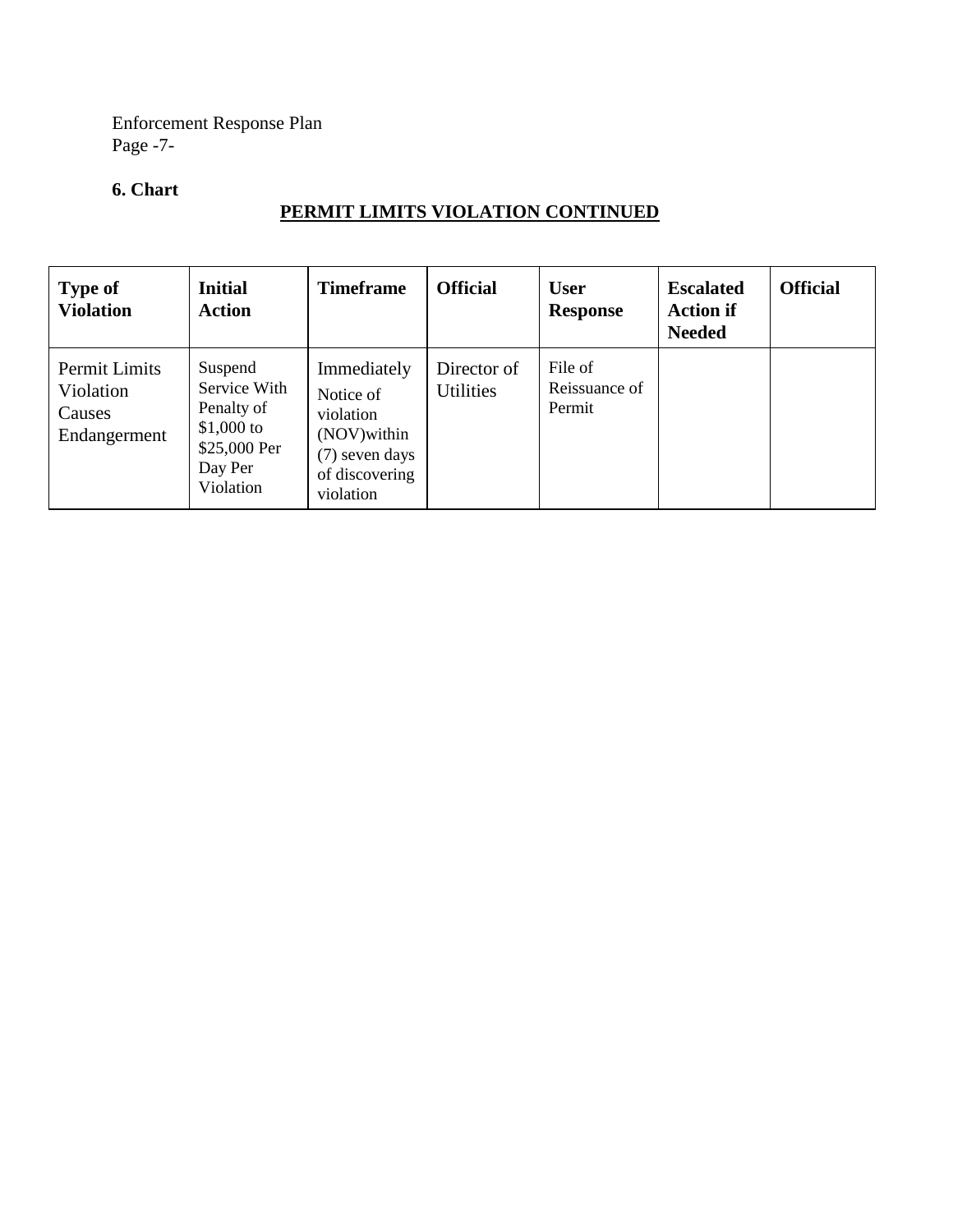Enforcement Response Plan Page -8-

# **6. Chart**

# **OTHER VIOLATIONS**

| <b>Type of</b><br><b>Violation</b>                                          | <b>Initial Action</b>               | <b>Timeframe</b>                          | <b>Official</b>                                  | <b>User</b><br><b>Response</b>            | <b>Escalated</b><br><b>Action if</b><br><b>Needed</b>                                  | <b>Official</b>                                    |
|-----------------------------------------------------------------------------|-------------------------------------|-------------------------------------------|--------------------------------------------------|-------------------------------------------|----------------------------------------------------------------------------------------|----------------------------------------------------|
| Failure to<br>Provide<br>Information<br>By Due Date                         | Notice of<br>Violation<br>(NOV)     | Within 14<br>Days of Due<br>Date          | <b>Utility</b><br>Plant<br>Supervisor<br>$/$ IWC | Submit<br>Requested<br>Information        | 2nd NOV<br>with<br>Penalty of<br>0 to \$1,000                                          | <b>Utility Plant</b><br>Supervisor /<br><b>IWC</b> |
| Failure to<br>Collect and<br>Analyze Self-<br>Monitoring<br>Samples         | Notice of<br>Violation<br>(NOV)     | Within 30<br>days of<br>discovery         | <b>Utility</b><br>Plant<br>Supervisor<br>$/$ IWC | Conduct<br>Missed<br>Sampling/<br>Testing | 2nd NOV<br>with<br>Penalty of<br>0 to \$1,000<br>Possible<br>SNC if over<br>30 days    | <b>Utility Plant</b><br>Supervisor /<br><b>IWC</b> |
| Reporting<br>Violation<br><b>Late Reports</b>                               | Notice of<br>Violation<br>(NOV)     | Within 30<br>days of<br>discovery         | <b>Utility</b><br>Plant<br>Supervisor<br>$/$ IWC | Submit<br>Report                          | 2nd NOV<br>with<br>Penalty of<br>0 to \$1,000<br>Possible<br>SNC if<br>Over 30<br>Days | <b>Utility Plant</b><br>Supervisor /<br><b>IWC</b> |
| Reporting<br>Violations<br>Incomplete<br><b>OR</b><br>Inaccurate<br>Reports | Notice of<br>Violation<br>(NOV)     | Within 30<br>days of report<br>submission | Utility<br>Plant<br>Supervisor<br>$/$ IWC        | Submit<br>Revised<br>Report               | 2nd NOV<br>with<br>Penalty of<br>0 to \$1,000                                          | <b>Utility Plant</b><br>Supervisor /<br><b>IWC</b> |
| Reporting<br>Violations<br>Intentional<br>Falsification                     | Referred to<br>District<br>Attorney | As Soon As<br>Reasonable<br>Suspicion     | Director of<br><b>Utilities</b>                  |                                           |                                                                                        |                                                    |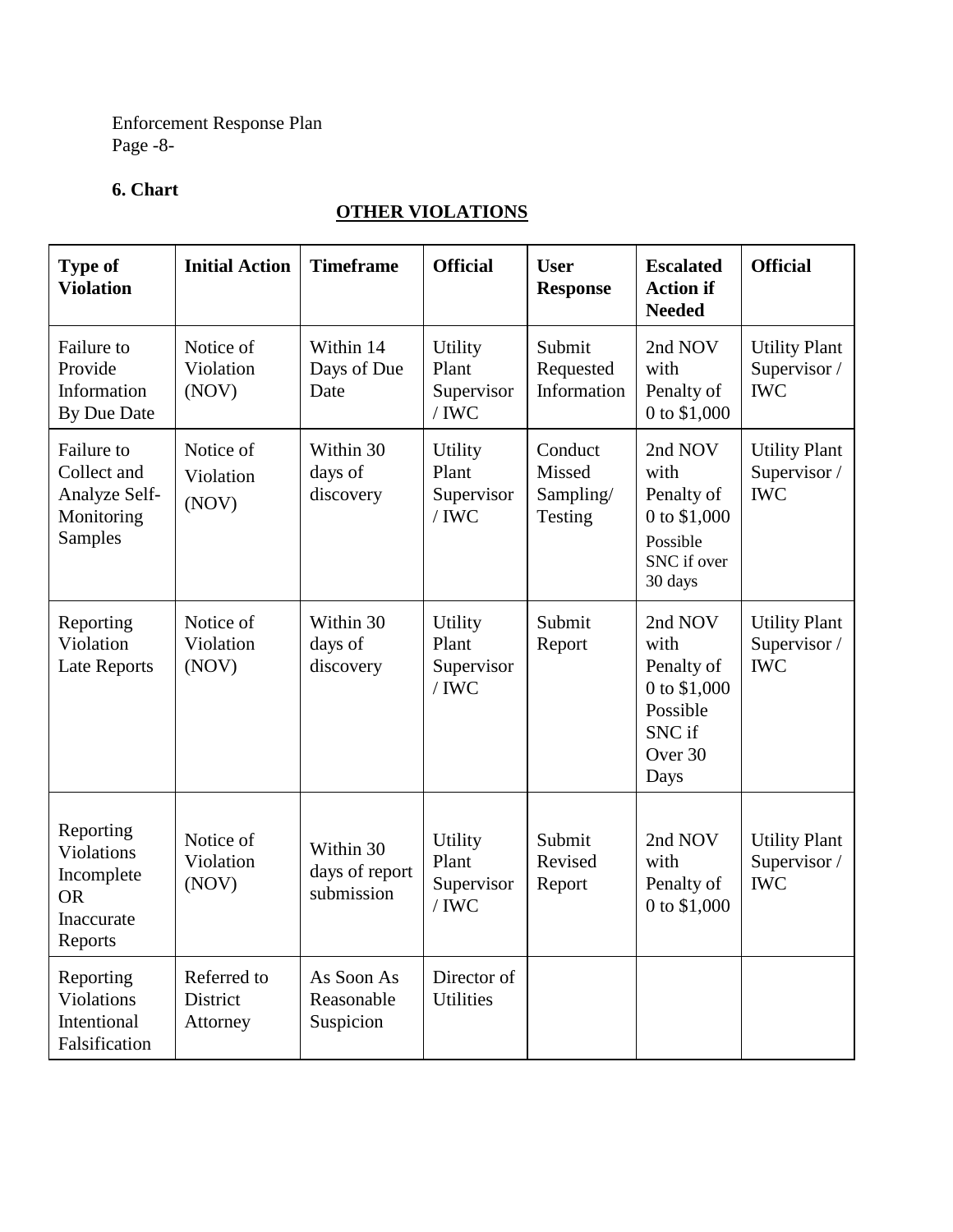Enforcement Response Plan Page -9-

# **6. Chart COLLEGER VIOLATIONS CONTINUED**

| <b>Type of</b><br><b>Violation</b>                                                                                                                                 | <b>Initial</b><br><b>Action</b>                                                                | <b>Timeframe</b>                                                    | <b>Official</b>                                  | <b>User</b><br><b>Response</b>                                    | <b>Escalated</b><br><b>Action if</b><br><b>Needed</b>                             | <b>Official</b>                 |
|--------------------------------------------------------------------------------------------------------------------------------------------------------------------|------------------------------------------------------------------------------------------------|---------------------------------------------------------------------|--------------------------------------------------|-------------------------------------------------------------------|-----------------------------------------------------------------------------------|---------------------------------|
| Violation of<br>Permit<br>Conditions                                                                                                                               | NOV with<br>Penalty of<br>$$0$ to<br>\$25,000 Per<br>Day Per<br>Violation                      | Within 30<br>days of<br>discovery                                   | <b>Utility</b><br>Plant<br>Superviso<br>$r/$ IWC | Varies 2nd<br>NOV with<br>Increased<br>Penalty                    | 2nd NOV<br>with Penalty<br>of 0 to<br>\$1,000                                     |                                 |
| Violation of<br>Permit<br>Conditions<br>results in<br>NPDES or other<br>State issued<br>permit or State<br><b>General Statute</b><br>violations or<br>Endangerment | Suspend<br>Service<br><b>NOV With</b><br>Penalty Up<br>to \$25,000<br>Per Day Per<br>Violation | Suspend<br>Service<br>Immediately<br><b>NOV</b><br>Within 7<br>Days | Director<br>of<br><b>Utilities</b>               | <b>Steps Taken</b><br>to Avoid<br>Reoccurrence                    |                                                                                   |                                 |
| Violation of<br>Enforcement<br>Order<br><b>Conditions OR</b><br>Limits                                                                                             | <b>NOV With</b><br>Penalty<br>Stipulated in<br>Order OR<br>Same Type<br>in ERP                 | Within<br>Timeframe<br>Listed in<br>Order OR<br>Same Type<br>in ERP | Director<br>of Public<br>Works                   | Additional<br>Monitoring<br>and Steps to<br>Avoid<br>Reoccurrence | Same as<br>Escalated<br>Action in<br>ERP or<br>Possible<br>Revocation<br>of Order | Director of<br><b>Utilities</b> |
| Failure to Meet a<br><b>Milestone Date</b><br>in an<br>Enforcement<br>Order (Does not<br><b>Affect Other</b><br>Dates)                                             | <b>NOV With</b><br>Penalty<br>Stipulated in<br>Order                                           | Within 14<br>Days of<br>Discovery                                   | Director<br>of<br><b>Utilities</b>               | Submit a<br>Schedule to<br>Complete the<br>Requirement            | <b>Show Cause</b><br>Hearing                                                      |                                 |